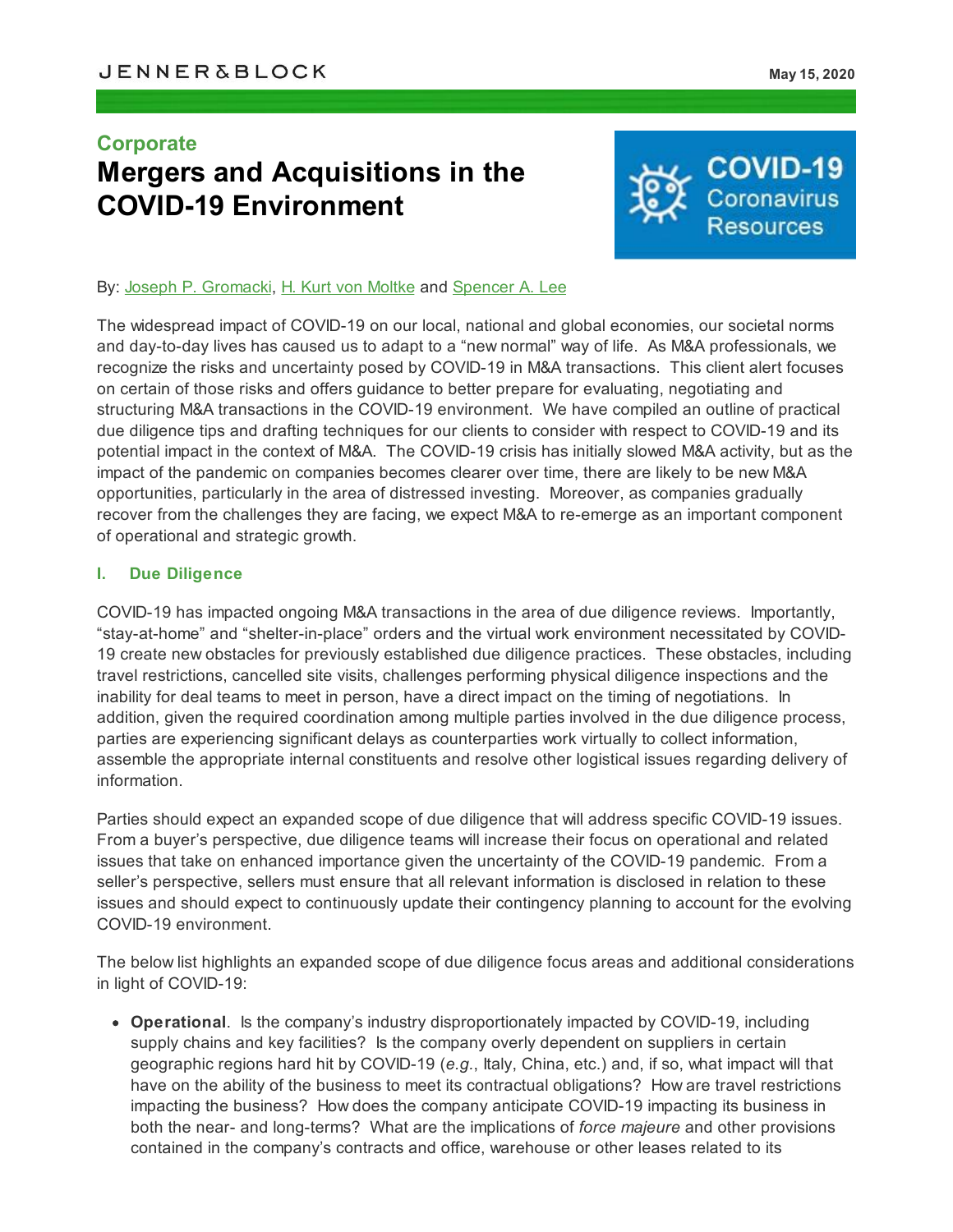operations, and how might such provisions impact the rights and obligations of the company in this [environment?](https://jenner.com/system/assets/publications/19648/original/Client Alert Evaluating Force Majeure Clauses in Connection with the COVID-19 Outbreak - ATTORNEY ADVERTISING.pdf?1584135941) For more information on *force majeure,* please see "Evaluating Force Majeure Clauses in Connection with COVID-19 Outbreak."

- **Financial**. How and to what extent will COVID-19 impact the financial projections of the business? Is this reflected in its most-recent projections or financial guidance? Are revised financial projections reasonable in light of the uncertain duration and impact of COVID-19? What is the company's cash and liquidity position? Does the company have sufficient working capital to satisfy its near-term obligations? Are there new risks on collectability of accounts receivable? What is the company's ability to control or reduce operating expenses? Has the company defaulted on or significantly delayed any of its outstanding obligations? Is the company able to service its debt and comply with covenants under existing debt documents if current conditions do not improve or worsen? Is the company seeking any debt or equity financing in connection with financial issues related to or caused by COVID-19? Is the company seeking any forbearance agreements or loan modifications related to COVID-19?
- **Internal Policies**. Does the company have current crisis management and/or emergency preparedness plans, disaster recovery procedures or business continuity plans? Are the company's internal policies, procedures and/or protocols compliant with all applicable employment and other laws, including those recently enacted in response to COVID-19? How has the company adapted its internal policies, procedures and/or protocols to the virtual work-from-home environment? What, if any, preventative measures have been put in place to prevent employees from violating company policies outside of the workplace?
- **Customers and Suppliers**. How does COVID-19 impact the company's key customers and suppliers? Are they timely performing under their respective contracts with the company? Are there any anticipated supply chain issues that would impact a customer or supplier's ability to perform under their respective contract with the company? Has the company received notice or any other indication that a key customer or supplier will no longer perform under its contract due to COVID-19 related issues, including with reference to *force majeure*? If so, how is nonperformance or termination handled under those contracts, and how has the company responded?
- **Employees**. How has the company's workforce been impacted by COVID-19? Has the company established appropriate health and safety protocols for its employees? What expenses has the company incurred as a result of providing equipment to employees working from home? Have any employees been furloughed? Has the company complied with all applicable laws in connection with furlough and layoffs (including the WARN Act, if applicable)? How is the company complying with OSHA regulatory requirements? For more information on OSHA, please see "OSHA Promises Relaxed Enforcement during Pandemic if Employers Make "Good Faith Effort" to Comply with Non-Achievable Recurring [Requirements."](https://environblog.jenner.com/corporate_environmental_l/2020/04/osha-promises-relaxed-enforcement-during-pandemic-if-employers-make-good-faith-effort-to-comply-with-non-achievable-rec.html) Who are the company's key employees? Are these key employees located in high risk areas or are they geographically separated? Does the company have a current succession plan in place? How dependent is the business on those key employees?
- **Information Technology / Cybersecurity / Privacy**. What IT, cybersecurity or data breach issues has the company recently encountered? Has the company been able to integrate video conferencing tools? Has the company implemented sufficient policies for resolving cybersecurity threats or other data breach issues? What is the effect of working from home for employees (*e.g.*, data privacy and privacy breaches)? How has the company adapted its current data privacy policies, including with respect to health data of employees, to comply with the Consumer Data Protection Act of 2020 in light of the working from home environment? For more information on data privacy issues, please see ["COVID-19](https://jenner.com/system/assets/publications/19922/original/COVID-19 Consumer Data Protection Act 2020 Update.pdf?1589230535) [Consumer](https://jenner.com/system/assets/publications/19893/original/COVID-19 Consumer Data Protection Act 2020 - May 4 2020.pdf?1588639802) Data Protection Act 2020" and "COVID-19 Consumer Data Protection Act 2020 Update[."](https://jenner.com/system/assets/publications/19922/original/COVID-19 Consumer Data Protection Act 2020 Update.pdf?1589230535)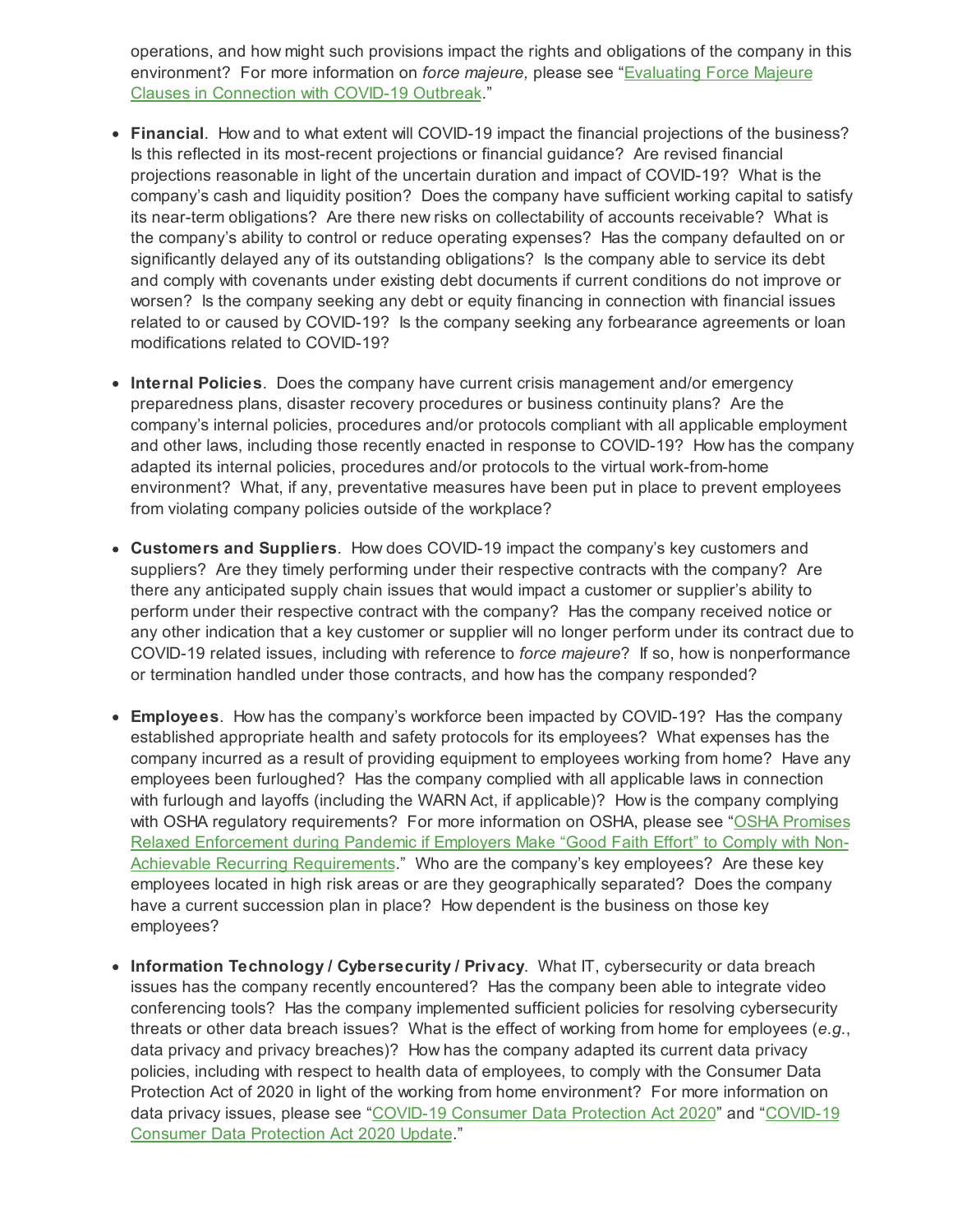- **Intellectual Property**. How is the company protecting its intellectual property and confidential information in the current work from home environment? Has the company instituted any training programs for its employees to address these issues? How is the company controlling and monitoring the discussion or dissemination of confidential information? For more information on how best to protect intellectual property and confidential information, please see ["Safeguarding](https://jenner.com/system/assets/publications/19825/original/Safeguarding Company Trade Secrets in a ?Work from Home? Environment.pdf?1586967248) Company Trade Secrets in a "Work from Home" [Environment."](https://jenner.com/system/assets/publications/19825/original/Safeguarding Company Trade Secrets in a ?Work from Home? Environment.pdf?1586967248) Parties should also be aware that many patent, trademark and copyright-related filing deadlines have been extended by relevant governmental agencies in light of COVID-19.
- **Environmental**. How have the company's operations been impacted by COVID-19? Have any facilities been idled or closed? If so, what steps were taken to minimize environmental risks prior to their closure (*e.g.*, securing above-ground storage tanks or hazardous materials used during operation, etc.)? Are any company facilities currently undergoing remediation? How will ongoing remediation efforts be impacted by COVID-19? Is a Phase I assessment required? Does applicable state law exempt remediation services and/or Phase I assessments from its shelter-inplace order? What timing delays are anticipated in re-opening any facilities and how does this impact the timeline for the transaction as a whole? For more information on other environmental issues, please see "EPA Issues Guidance on [COVID-19](https://environblog.jenner.com/corporate_environmental_l/2020/04/epas-issues-guidance-on-covid-19-impacts-for-ongoing-cleanups-1.html) Impacts for Ongoing Cleanups" and "EPA's Temporary [Enforcement](https://environblog.jenner.com/corporate_environmental_l/2020/03/epas-temporary-enforcement-discretion-policy-for-covid-19-pandemic.html) Discretion Policy for COVID-19 Pandemic."
- **Real Property**. How are the property taxes for owned and leased property impacted by COVID-19? If the company owns some or all of its real property, are there any third-party tenants impacted by COVID-19? If the company has leased sites, are the sites operating in the normal course of business? If not, are there viable defenses to the payment of rent? Has the company discussed forbearance arrangements with its landlord(s)? Are there lease modification discussions pending related to the impacts of COVID-19 on the company's physical operations?
- **Insurance**. Has the company suffered any losses that may be covered by existing insurance as a result of COVID-19? Have claims been made to the insurers? Have claims been made by employees under the company's workers compensation policy for COVID-19-related injuries? Does the company have D&O insurance and, if so, does such D&O insurance cover defense costs and/or claims for potential liability arising from shareholder complaints for misleading public disclosure or lost stock value? For more information on D&O insurance, please see "D&O Insurance Tips for [Coronavirus-Related](https://jenner.com/system/assets/publications/19780/original/larson doyle Law360 April 6 2020.pdf?1586368459) Claim[s."](https://jenner.com/system/assets/publications/19780/original/larson doyle Law360 April 6 2020.pdf?1586368459)
- **CARES Act and Other Government Relief**. Has the company applied for CARES Act or other federal, state or local relief? If so, what are the obligations of the company associated with such relief? For more information on the CARES Act, please see ["Legislative](https://jenner.com/system/assets/publications/19739/original/Legislative Update - An Analysis of the Historic Cares Act - March 2020.pdf?1585660288) Update: An Analysis of the Historic \$2 Trillion CARES Ac[t."](https://jenner.com/system/assets/publications/19739/original/Legislative Update - An Analysis of the Historic Cares Act - March 2020.pdf?1585660288)

While the above list is not intended to be exhaustive, it reflects several of the issues we are encountering in our current transactions as a result of COVID-19. Moving forward, parties will need to continue to monitor developments to ensure their due diligence identifies and addresses these issues.

### **II. Contractual Provisions**

In addition to allowing parties to address valuation issues, the information uncovered during the due diligence process is key to the structure, negotiation and drafting of M&A transaction documents. Parties define and allocate risk based upon such information and through the scope of representations and warranties, the inclusion of closing conditions and the parameters of operating covenants in M&A transaction documents. In addition, parties use representation and warranty insurance to allocate risk, which is an area beyond the scope of this alert, but which has also been impacted by COVID-19.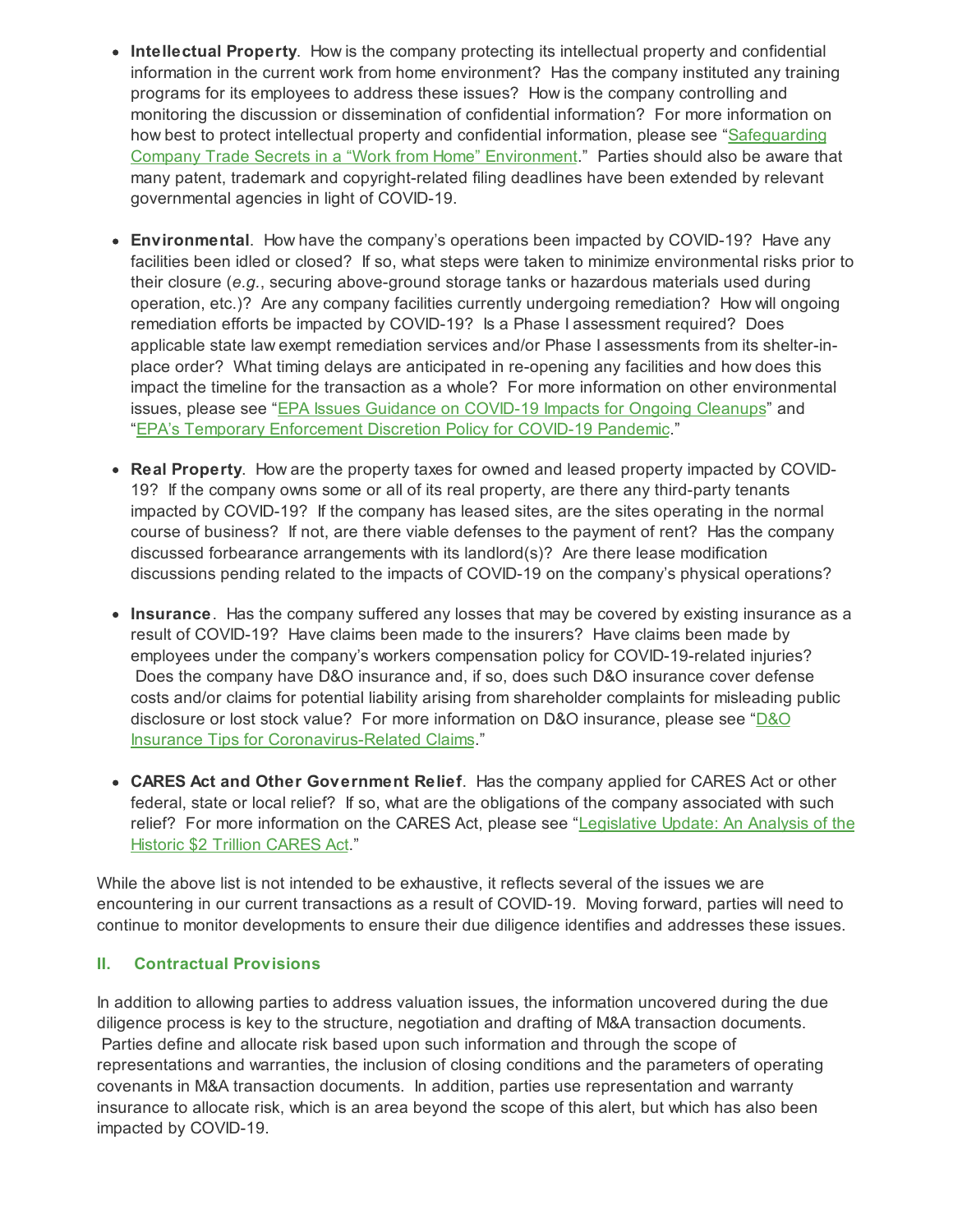- **Representations and Warranties**. Representations and warranties serve as one of the primary risk allocation mechanisms in an M&A transaction. Buyers have been ensuring that the scope of representations and warranties specifically address the COVID-19 impact on the seller's business, relying on their due diligence investigation, and are now seeking specific COVID-19 representations and warranties, particularly in the areas highlighted above. Sellers have been working closely with their management teams to identify the impact of COVID-19 on their businesses as reflected in representations and are relying on reduced lookback periods, date limitations, knowledge qualifiers and materiality qualifiers to limit the scope of coverage. Sellers can seek to limit certain representations as being made as of, or prior to signing in order to limit exposure for breaches unknown and outside their control during the post-signing, pre-closing period, as well as changes in regulatory guidelines enacted to combat the evolving COVID-19 environment, thereby shifting the risk to the buyer for matters outside the scope of a more narrowly tailored representation and warranty.
- **Conditions to Closing**. As with representations and warranties, conditions to closing are negotiated between buyers and sellers and are traditionally qualified by reference to "material adverse effect" or "MAE." The definition of MAE, particularly the exceptions, address specific facts, known risks, and circumstances associated with the seller's business. Unfortunately, the dynamics of COVID-19 are constantly evolving and thus the true extent of its negative economic impact on any particular business may as yet remain unknown. For example, industries such as travel and retail have been particularly hit hard by the COVID-19 pandemic, and recently some buyers have sought to cancel previously negotiated deals by claiming, in addition to allegations of breaches of operating covenants and the failure of closing conditions, that an MAE has occurred as a result of COVID-19. And while historically Delaware courts have been reluctant to find that an MAE has occurred, as the COVID-19 pandemic continues, it is likely that we will see sellers negotiating to include more specific references to COVID-19 as exceptions to the definition of MAE in an effort to reduce uncertainty surrounding closing or any potential claim by a buyer alleging MAE. For a further discussion on "material adverse effect," please see ["Considerations](https://jenner.com/system/assets/publications/19693/original/Corporate 2020 _ Considerations of the Effects of COVID-19 on M&A Transactions - ATTORNEY ADVERTISING.pdf?1585001784) of the Effects of COVID-19 on M&A [Transactions."](https://jenner.com/system/assets/publications/19693/original/Corporate 2020 _ Considerations of the Effects of COVID-19 on M&A Transactions - ATTORNEY ADVERTISING.pdf?1585001784) Depending on the nature of the business being acquired, the parties may consider drafting specific COVID-19 closing conditions in order to reduce the uncertainty of closing to the extent possible. In addition, in those transactions where third-party consents or regulatory approvals are required, parties should anticipate delays in obtaining those approvals or consents, and should be aware that in the event extended regulatory review periods are necessary or result in litigation, further delays may occur.
- **Operating Covenants**. Interim operating covenants, which set forth the activities a seller is permitted to undertake with respect to the business during the time period between signing and closing, have also been impacted by COVID-19. Traditionally these interim operating covenants generally required a seller to operate in the "ordinary course of business," with exceptions and limitations included to address known or likely future actions (such as limits on hiring or firing key employees, borrowing under a revolving credit facility, etc.). The uncertainty posed by COVID-19 will require accommodation by both parties to allow for appropriate flexibility in a constantly evolving environment. Buyers are interested in protecting the value of the seller's business as a going concern. At the same time, sellers will need to ensure adequate flexibility to respond to the COVID-19 pandemic and operate their business during the interim period in compliance with applicable law without the risk of failing a closing condition. One approach is to implement a mutually acceptable degree of efforts provision (*e.g.*, commercially reasonable efforts) to adjust interim operating covenants to include exceptions addressing the specific challenges of the current operating environment faced by the seller in light of COVID-19, such as enabling a seller to comply with requirements under applicable law and to protect the health and safety of its employees.

#### **III. Conclusion**

Although the extent of COVID-19 and its impact on M&A transactions are still developing, and we are all